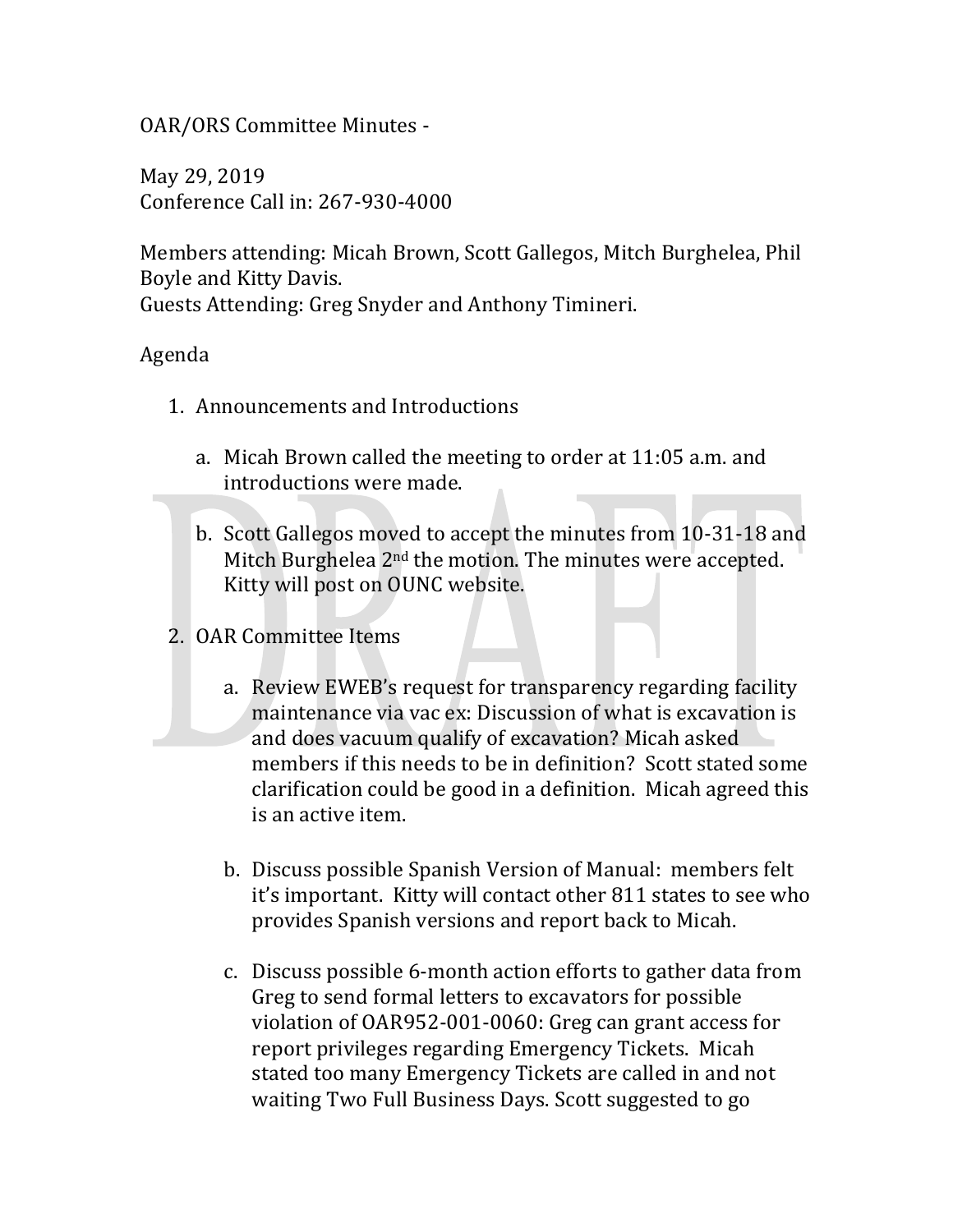through the complaint process. Micah suggested a 'warning letter' and that since the PUC is the enforcement body to inquire with them to see if they send anything out currently. Micah recommended this move to Enforcement and talk with PUC.

- d. Discuss wildfire notification ticket process and determine if OAR would need to be altered: Anthony reported in the Bend area the 911 dispatchers contacts local utilities in an Urban Growth fire. Micah feels this subject has nothing to do with excavation and no ticket is needed. Logistics only; educate and keep separate from rules. He will report at next board meeting under OAR report.
- e. Mandatory White Paint, Virtual: Currently OCC does not have virtual white paint markings. Micah asked if there is a pilot project going on and to keep him posted.
- f. Discuss operator exposure to positive response limitations: example used in discussion 'Locator calls and gets voicemail. No communication', no access to locate. Micah suggested that rule should define what the operator/locator responsibility is and should "no access" be added to the definition or rule regarding response? Micah stated that the OUNC's Voluntary Electronic Positive Response with OCC currently has a "no access" and that the board voted that response so why should their no be an exception within the rule that gives the operator the option of closing no access requests. This will remain an action item for OAR and further research will be done.
- g. Discuss the need for limiting ticket length: discussion of what states have a maximum length? Greg stated they have a 750-foot practice as a business rule at OCC. Micah's recommendation is to put a maximum length and will bring to board meeting.
- 3. Old Business- Micah reported great progress getting the 2019 Standards Manuals out over the past 6 months.